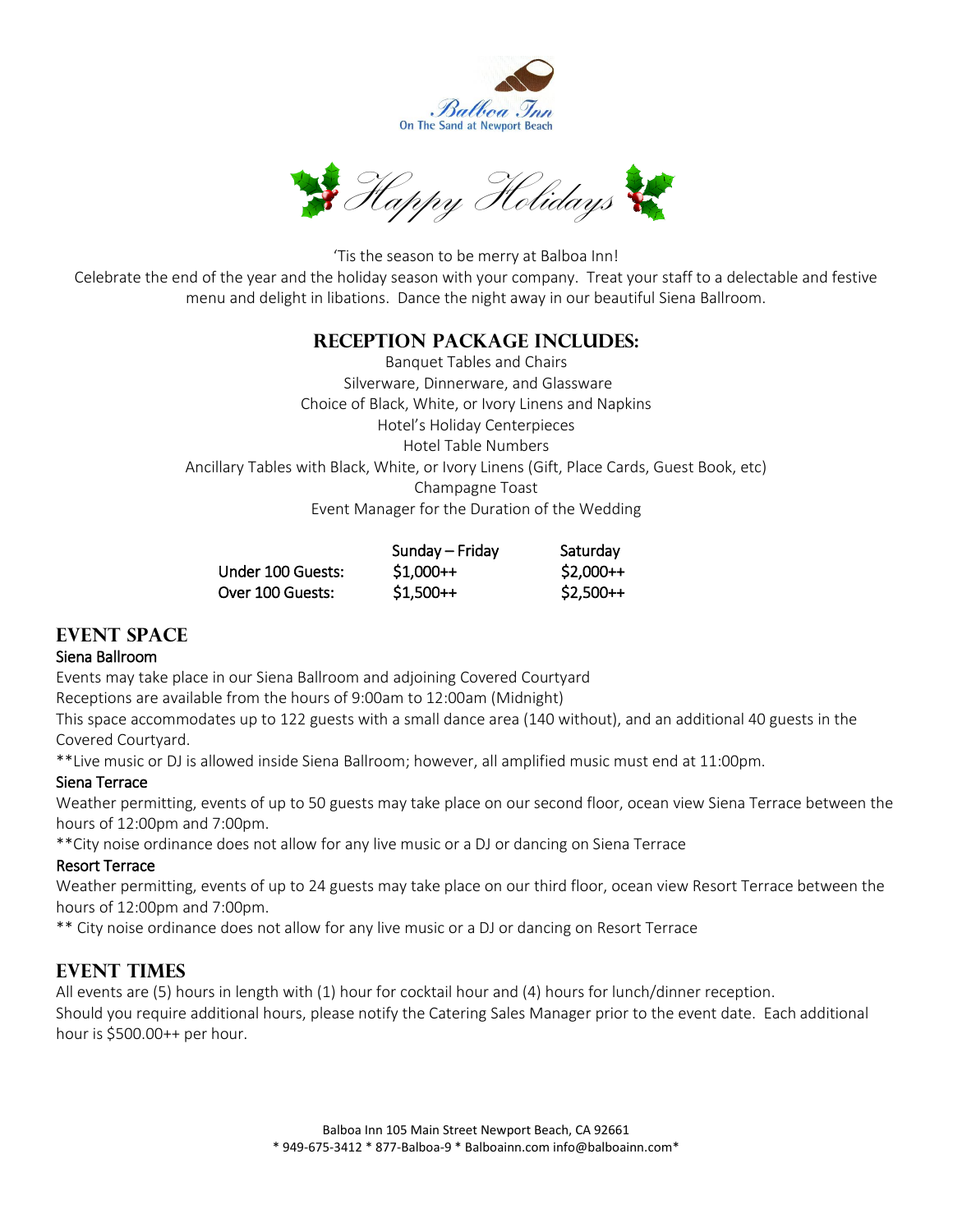

# **Décor**

Set up and decoration of the venue space is available starting up to two hours prior to the event start time. You may provide your own décor or use the services of professional vendors.

All décor and set up must first be approved by the Catering Sales Manager or Hotel Management prior to the event date. This includes use of fire, open/closed flame candles, heat, extension cords, altering of the original furnishings, flooring, walls, or structure of the hotel and/or event rooms, and use of tacks, nails, glue, and all tapes other than scotch tape.

Any décor, packaging, and/or garbage left behind after the event will be thrown away, or if requested kept in storage at a rate of \$150.00 per day until retrieved.

# **MUSIC**

All music and live entertainment must be coordinated and approved prior to event day with the event manager. All music inside Siena Ballroom must end by 11:00pm. No loud/amplified music is allowed on the ocean view Siena Terrace or on the Resort Terrace.

# **Outside Vendors**

Vendors other than those referred by the hotel may be used at your discretion. In order to use outside vendors, they must complete a contract with the hotel, which protects the hotel from any claims for losses or damages arising out of a vendor's participation and activities taking place at the hotel and show proof of liability insurance. Outside catering is not allowed.

# **Parking**

You may choose to have your guests self-park in the city municipal parking lot at a rate of \$1.90/hour or a maximum of \$19.25 per 24 hours. There is also metered street parking or small city lots at a rate of \$ 1.90 per hour and free from 6:00pm to 8:00am daily.

Guests may also choose to valet park through the hotel. The fee is \$35.00 for small cars and \$45.00 for trucks and SUVs.

# **Cake Cutting**

A cake cutting and service fee is charged at \$2.50++ per person.

# **Menu Tasting**

Menu tastings are available by appointment only for \$75.00 plus tax. This charge covers tasting for up to (4) people and consists of (1) glass of house champagne or house wine each, and a full tasting of selected menu items. Menu tastings are available only for scheduled or contracted receptions. Menu Tastings are available Wednesday – Sunday.

# **Labor Charges**

Bar set up Fee is \$200.00++ for a cash bar. This fee is waived when the bar is hosted. One bartender is provided for every 75 guests at \$60.00++, per bartender, per hour.

The hotel can provide additional bellman, bartenders, carvers, station attendants, and food and beverage servers at a rate of \$60.00++ per hour, per additional staff member with a (4) hour maximum.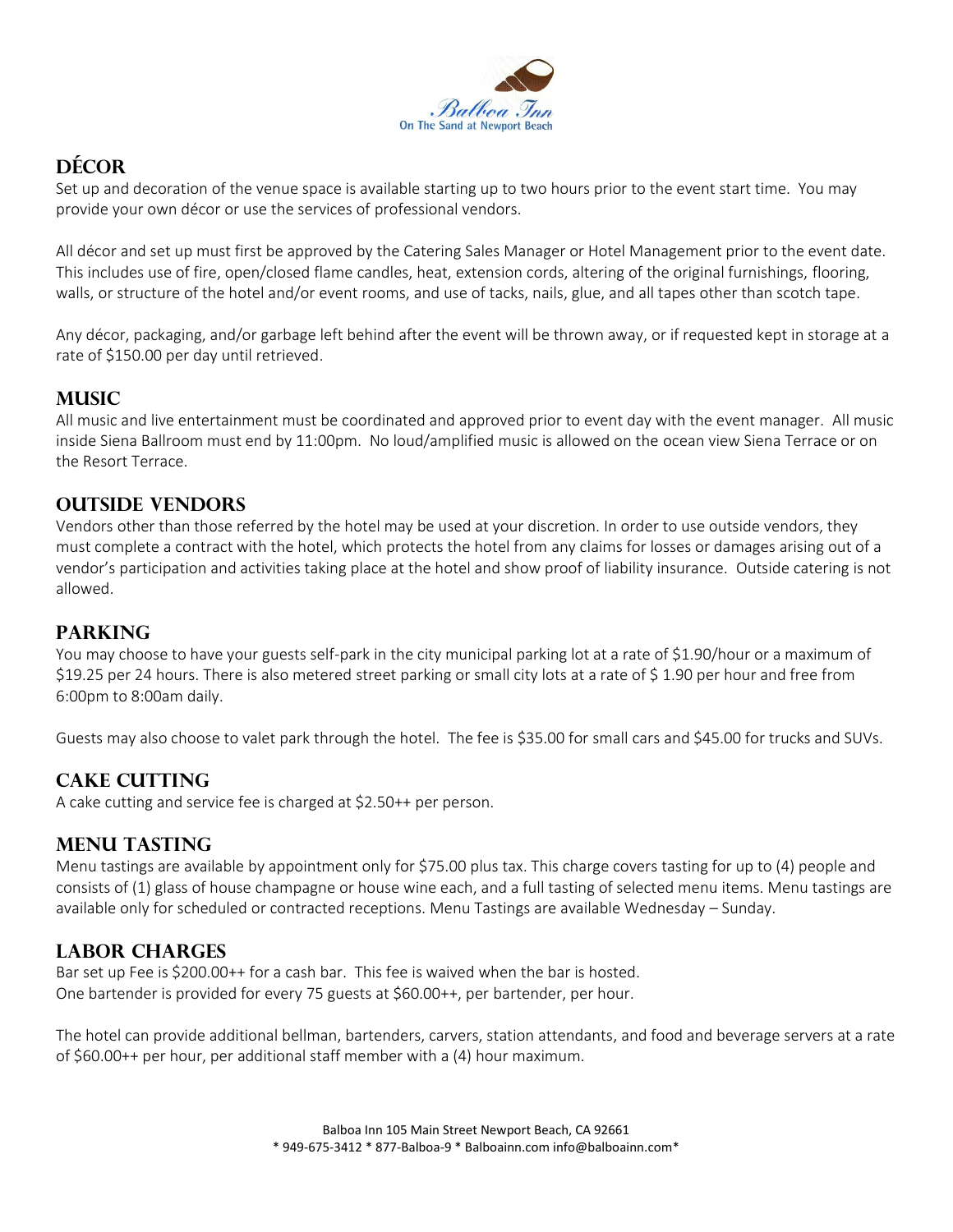

# **Service Charge & State Sales Tax**

A 20% Service Charge and 7.75% State Sales Tax will be added to all event packages, food and beverage, and audio visual charges.

All guest room rates are subject to a 10% occupancy tax and a \$22.00 taxable resort fee, charged per room, per night.

# **Guaranteed Guest Count**

A confirmed, final guest count must be given (14) days prior to the event date along with the final payment.

Guest count cannot be reduced after this deadline has passed and final payment is made. Any additional guests added after this date will be charged at regular menu pricing on event date.

## **Payment**

#### Initial Payment:

A \$2,500.00 NON-REFUNDABLE payment is required, along with a signed contract, to guarantee any hotel event. This payment will be applied directly towards the balance of the event.

#### Second Payment:

A second NON-REFUNDABLE payment of 50% of the remaining estimated balance will be due 90 days prior to the event date.

#### Final Payment:

Final NON-REFUNDABLE payment of the estimated remaining balance is due (14) days prior to your event date, along with the final guest count.

In the event the final payment is not received by (7) days prior to the event, we reserve the right to cancel the event.

If overnight accommodations are required under the event contract and the balance of the contract is not paid by (7) days prior to the event date, the overnight accommodations will be released and sold individually.

#### Payment Methods:

The Balboa Inn accepts all major credit cards, money orders, checks, cashier checks, and cash.

## **Sleeping Accommodations**

You may reserve a block of rooms at a reduced group rate through your Catering Sales Manager.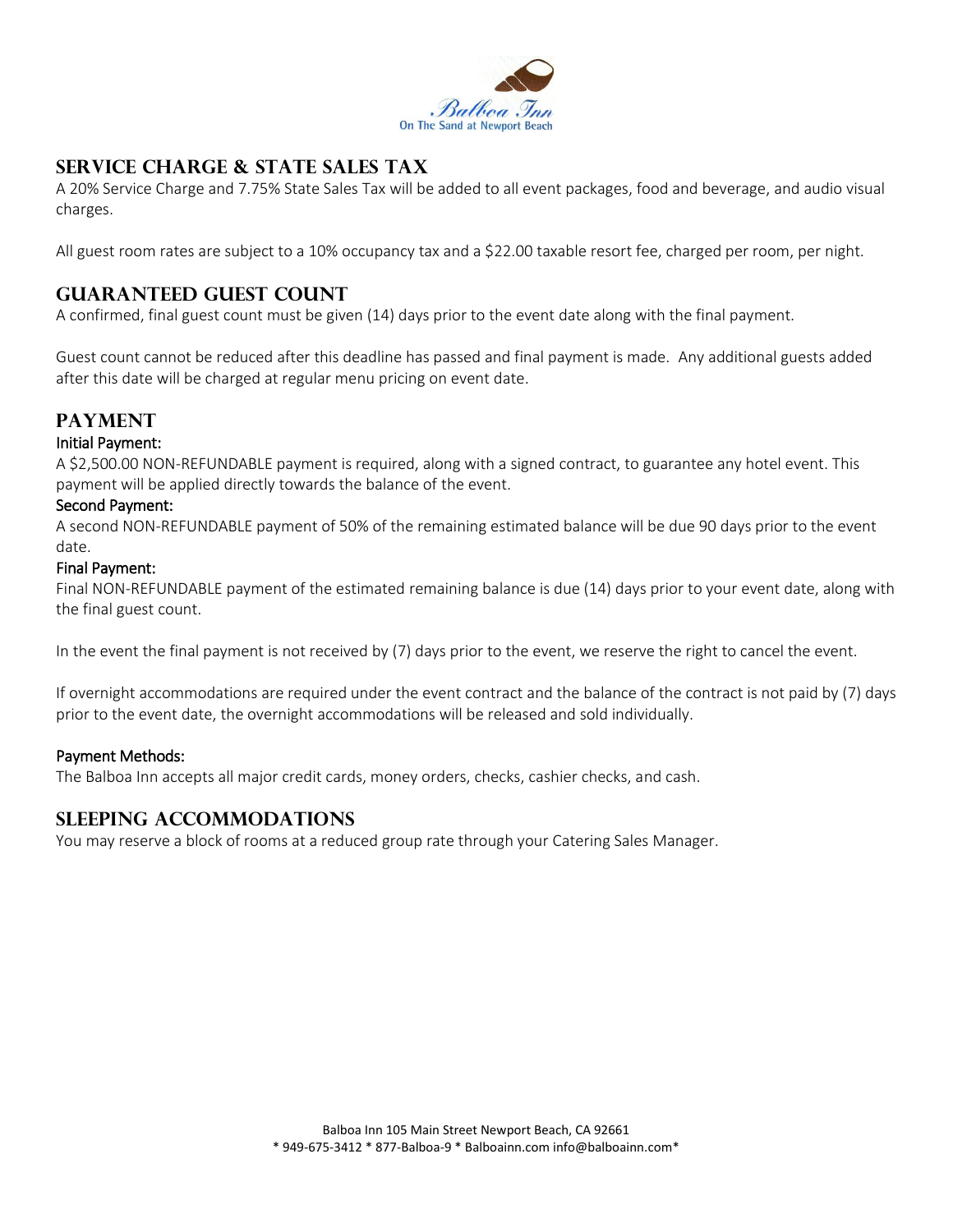

Happy Holidays

In addition to our amazing banquet menu, we are pleased to offer a festive, seasonal menu option for your event.

## **~ Traditional Turkey Dinner Buffet~**

Mixed Green Salad with Homemade Italian Vinaigrette Fresh Seasonal Fruit Roasted Turkey with Gravy Cornbread Stuffing Garlic Whipped Potatoes Fresh, Sautéed, Seasonal Vegetables Cranberry Sauce Pumpkin Pie Cheesecake Beverage Station to Include: Water, Iced Tea, Coffee, Decaffeinated Coffee, Hot Tea \$55.00 Per Person

> Add Grilled Salmon \$10.00 Per Person Additional

## **~4-Course Holiday Plated Dinner~**

#### First Course Adolfa Salad *With Mixed Greens, Walnuts, Blue Cheese, and Green Apple Slices with Balsamic Vinaigrette*

## Second Course

Shrimp Scampi

## Third Course

(Choice of One) Prime Rib *With Creamy Horseradish, Garlic Whipped Potatoes, and Fresh, Sautéed, Seasonal Vegetables* OR Blackened Halibut Checca

*Chopped Tomatoes, Garlic, Capers, and Extra Virgin Olive Oil Served with Garlic Whipped Potatoes and Fresh, Sautéed, Seasonal Vegetables*

#### Fourth Course

Pumpkin Cheesecake Beverage Station to Include: Water, Iced Tea, Coffee, Decaffeinated Coffee, Hot Tea \$65.00 Per Person

Balboa Inn 105 Main Street Newport Beach, CA 92661 \* 949-675-3412 \* 877-Balboa-9 \* Balboainn.com info@balboainn.com\*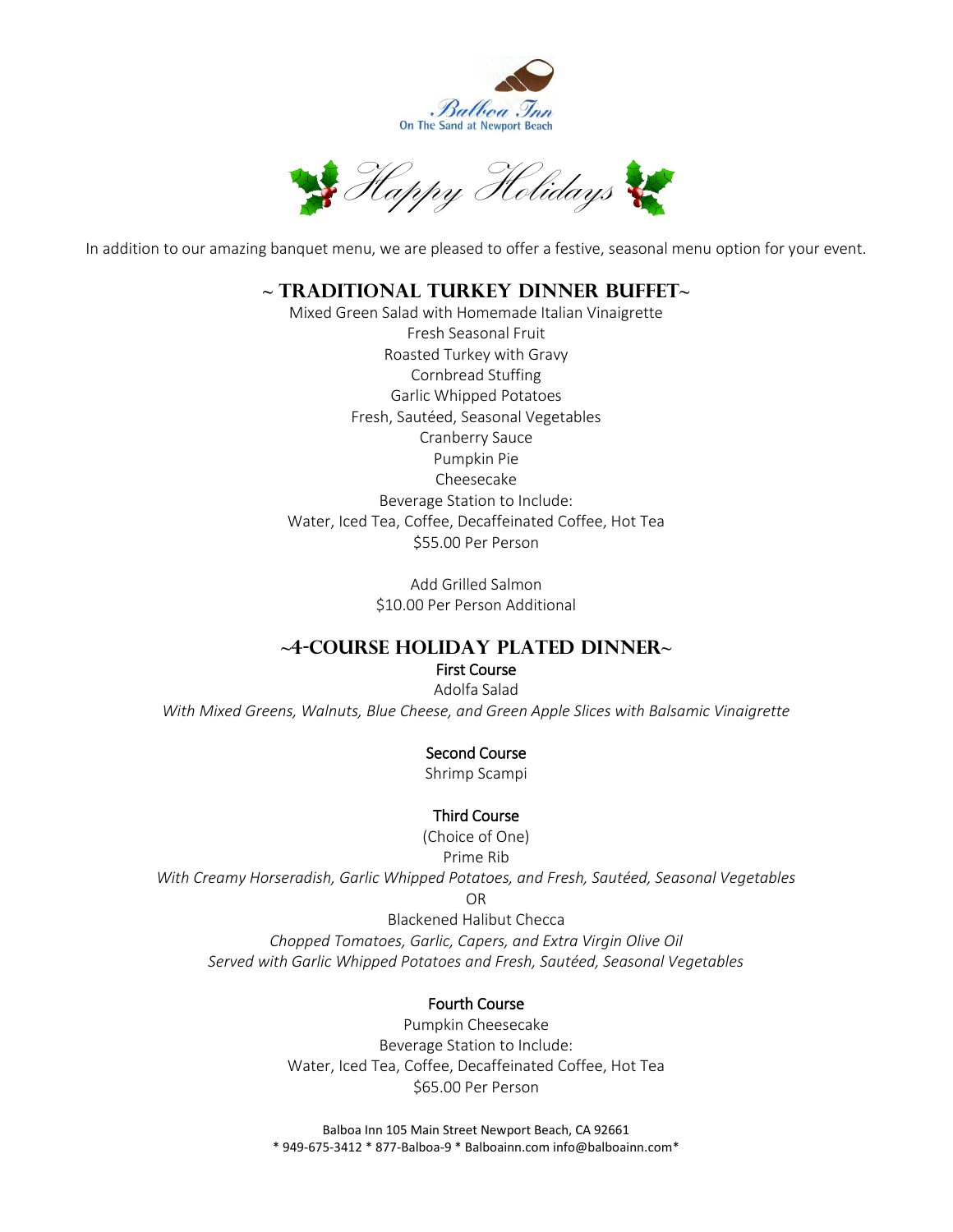

## **Tray Passed Appetizers**

*Priced Per Person; 50-person minimum*

#### Caprese

Fresh Mozzarella, Sliced Roma Tomatoes, and Crisp Basil with Balsamic Drizzle \$6

#### **Bruschetta**

Freshly Diced Tomatoes, Parmesan, Basil, and Garlic Served on a Crispy Crostini \$6

#### Italian Baked Meatballs

Handmade Meatballs baked with Chef's Signature Sauce \$6

#### Crispy Cheese Ravioli

Served with Roma Tomato Sauce \$6

#### Chilled Gazpacho Shots

Served with a Crispy Crostini \$6

#### Calamari Fritti

Breaded and Lightly Fried, served with Roma Tomato Sauce \$6.50

#### Chicken Satay

Glazed with a Creamy Peanut Sauce \$6.50

#### Antipasto Kabobs

Olives, Cherry Tomatoes, Salami, Pepperoni, and Mozzarella Cheese \$7

Sesame Beef Skewers

Served with a Teriyaki Reduction and Sesame Seeds \$7

#### **Sliders**

Prime Ground Beef, Cheddar Cheese, Red Onion, Tomato, Lettuce, and Aioli \$7

#### Crab Stuffed Mushrooms

Roasted Mushrooms stuffed with Fresh Crabmeat, Herbs, and Breadcrumbs \$7

#### Garlic Grilled Shrimp

Glazed with a Garlic and Lemon Marinade \$7.50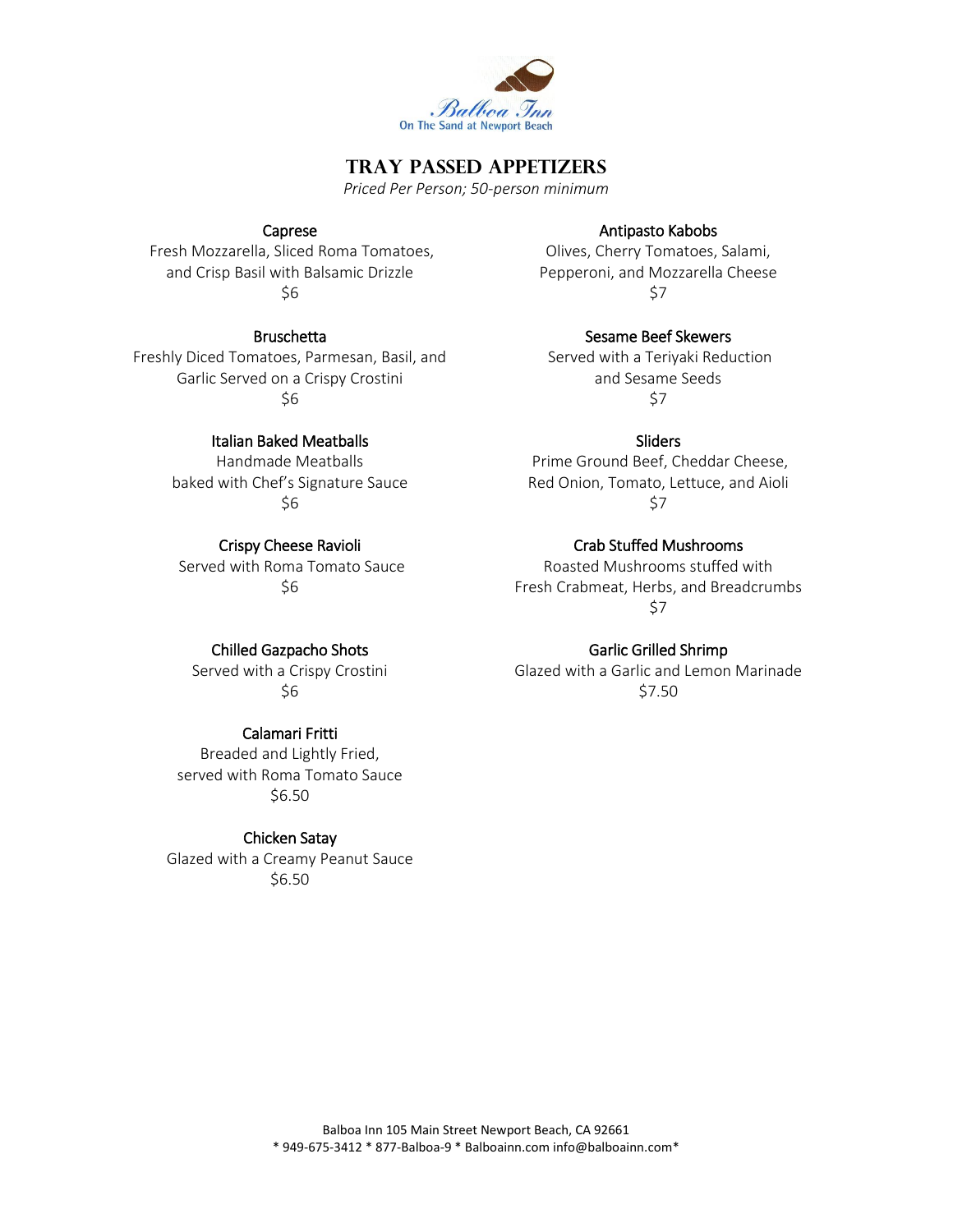

## **Displayed Appetizers**

*Priced Per Person; 50-person minimum*

#### Fresh Fruit Platter

Includes a Variety of Fresh Melons, Berries, and other Fresh Seasonal Fruit \$7

## Vegetable Medley

Variety of Fresh Seasonal Vegetables served with choice of three of dips – Avocado, Ranch, Blue Cheese, or Chipotle Sour Cream

\$7

#### Cheese Station

Assorted Cheeses to include: Jalapeno Jack, Brie, Baby Swiss, and Smoked Havarti Cheese Served with Fresh Homemade Bread and Crackers

\$9

#### Variety Station

Variety of Fresh, Seasonal Fruits Fresh Seasonal Vegetables and Dips Bruschetta with Mozzarella and Marinara Sauce Siena Crab Cake Chocolate Covered Strawberries \$18

#### Seafood Station

Shrimp Cocktail Smoked Salmon Fresh Mussels and Clams Sautéed in Garlic Fried Calamari with Marinara Sauce Siena Crab Cakes \$20

#### Sweet Tooth Tower

Chocolate Covered Strawberries Tiramisu Chocolate Raspberry Cake Éclairs Almond Fudge Lemon Bars \$8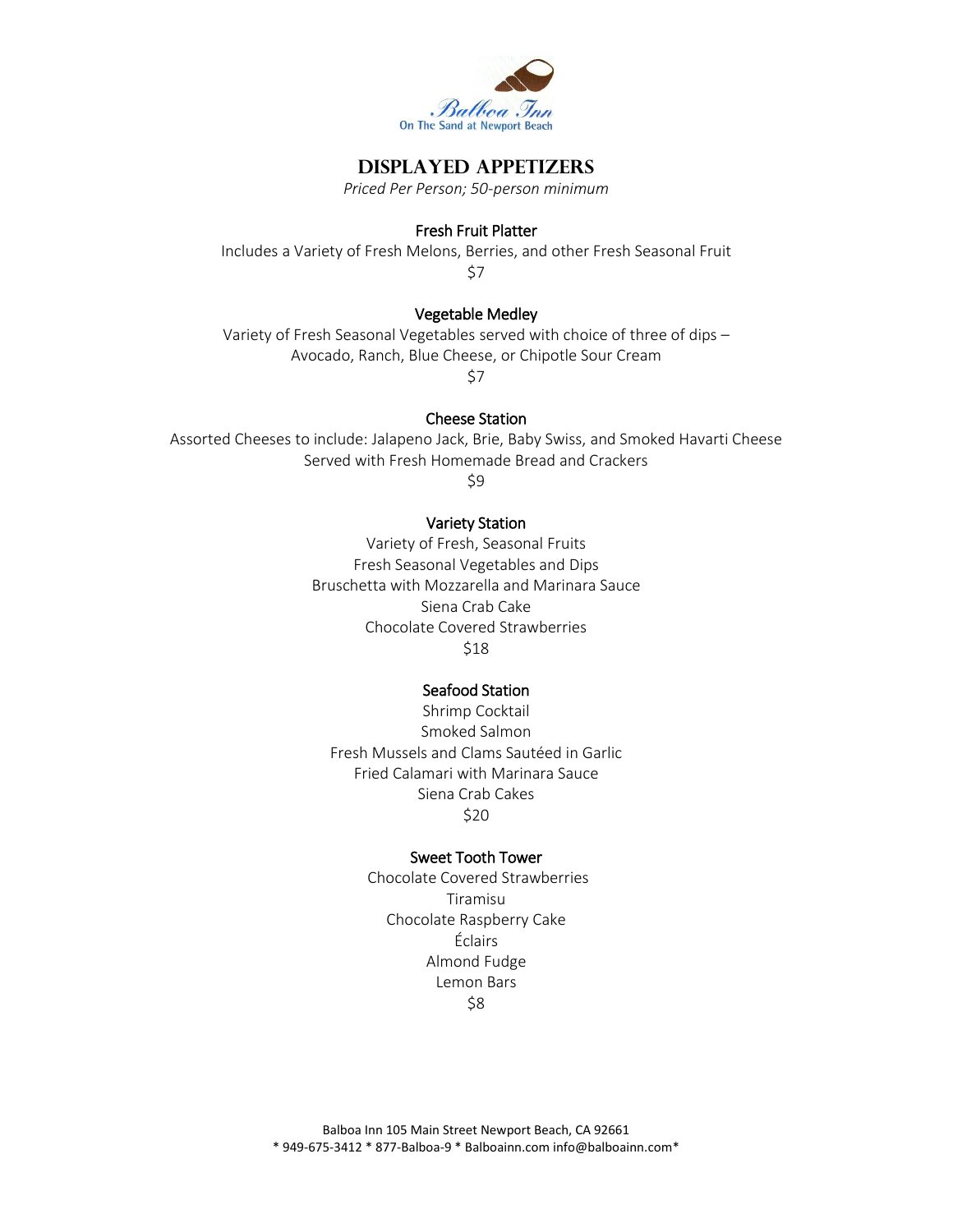

## **Plated Lunch or Dinner** First Course

*(Choice of one)*

## Classic Caesar Salad

With Creamy Garlic and Anchovy Dressing

### Mixed Green Salad

With Tomatoes, Cucumbers, Garbanzo Beans, and Carrots and Served with Homemade Italian Dressing

## Spinach Salad

Caprese Salad

Fresh Buffalo Mozzarella, Sliced Tomatoes, Basil, and Drizzled with Olive Oil

> Minestrone Soup Classic Italian Vegetable Soup

### Lentil Soup

With Mushrooms, Tomatoes, Red Onions and Served with a Balsamic Vinaigrette

# Second Course

*Entrée selection is limited to one choice, however, if more than one selection is requested, the higher priced menu item will prevail for all menu selections. All prices are per person, based on the package requested.*

## Eggplant Parmesan

Hand-Breaded Eggplant Baked with Mozzarella and Served with Chef's Signature Sauce, Penne Pasta and Fresh Seasonal Steamed Vegetables \$38

Fresh Grilled Salmon

Served with a Lemon Caper Sauce, Wild Rice Pilaf, and Fresh, Seasonal, Steamed Vegetables \$42

## Chicken Marsala

Served with Garlic, Whipped Potatoes and Fresh, Seasonal, Steamed Vegetables \$45

## Branzino Bass

Oven Baked Sea Bass topped with Tomatoes, Capers, and Olives and served with Mashed Potatoes and Fresh, Seasonal, Steamed Vegetables \$48

## Mushroom Ravioli

Served with Fresh, Seasonal Steamed Vegetables \$38

## Chicken Cordon Bleu

Served with Wild Rice Pilaf and Fresh, Seasonal, Steamed Vegetables \$42

## Chicken Piccata

Sautéed Chicken Breast with Lemon, White Wine, and Caper Sauce and Served with Fresh Seasonal Steamed Vegetables \$45

## New York Strip Steak

Served with a Peppercorn Sauce, Garlic, Whipped Potatoes, and Fresh, Seasonal, Steamed, Vegetables \$52

Balboa Inn 105 Main Street Newport Beach, CA 92661 \* 949-675-3412 \* 877-Balboa-9 \* Balboainn.com info@balboainn.com\*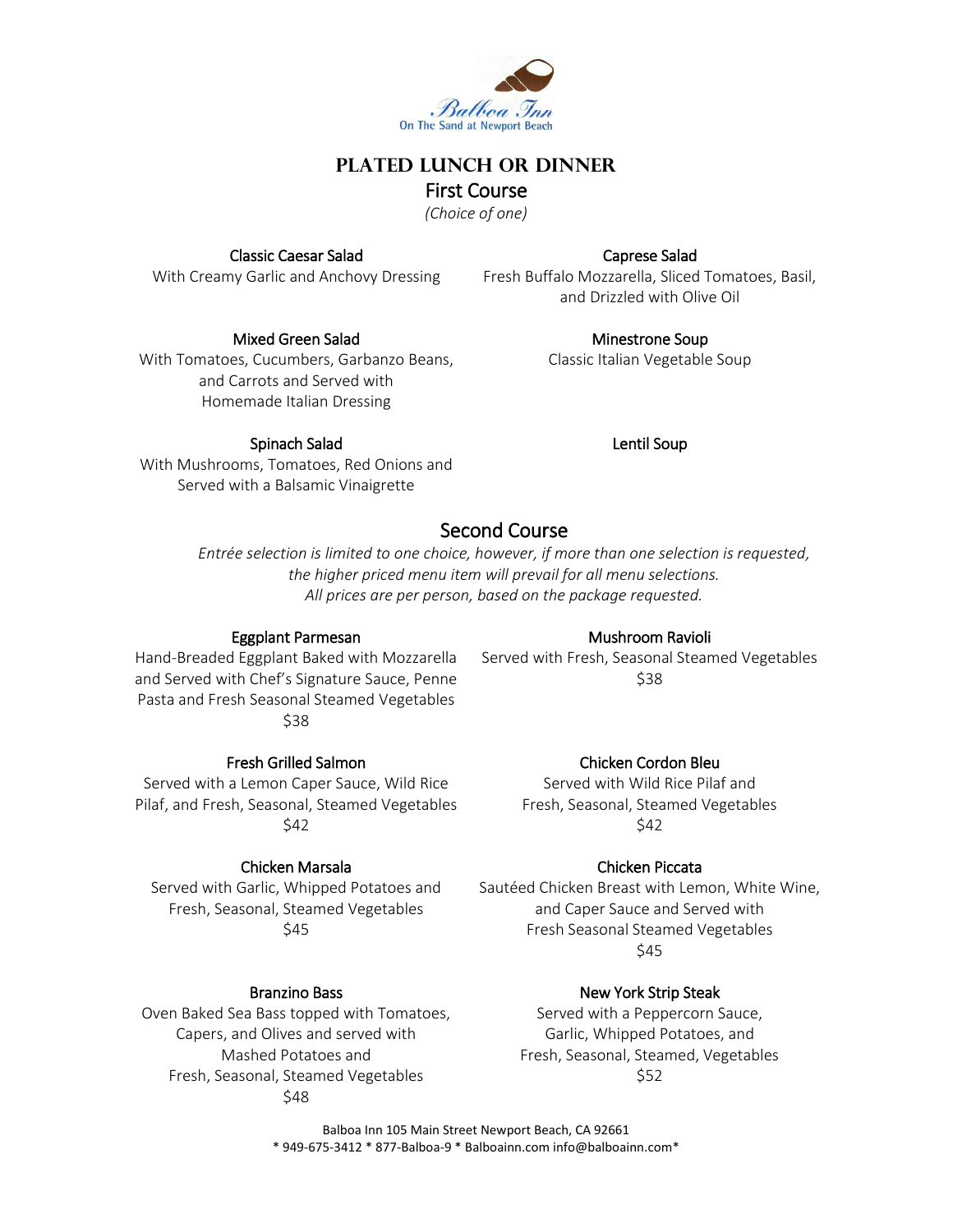

# Second Course

*continued*

#### Grilled Filet Mignon

Served with a Red Wine Reduction, Garlic, Whipped Potatoes, and Fresh, Seasonal, Steamed Vegetables \$65

### Grilled Chicken Breast and fresh Grilled Salmon

Served with a Lemon Caper Cream Sauce, Garlic Whipped Potatoes, and Fresh, Seasonal, Steamed Vegetables \$60

# Blackened Prime Rib

Served with Garlic, Whipped Potatoes and Fresh, Seasonal, Steamed Vegetables \$68

## Grilled Chicken Breast and Grilled Shrimp Kabob

Served with Wild Rice Pilaf and Fresh, Seasonal, Steamed Vegetables \$65

# Black Angus Beef Tenderloin and Half Grilled Cornish Hen

Served with Wild Rice Pilaf and Fresh, Seasonal, Steamed Vegetables \$88

## Black Angus Beef Tenderloin and Pan Seared Lobster Tail

Served with Garlic, Whipped Potatoes and Fresh, Seasonal, Steamed Vegetables \$90

# Third Course

*(Choice of One)*

## Tiramisu

#### Cheesecake

Creamy Cheesecake with a Graham Cracker Crust

Homemade Tiramisu with Espresso Soaked Lady Fingers, Layered with Mascarpone Mouse and Chocolate Shaving

## Chocolate Cake

Chocolate Layer Cake Filled with Rich Chocolate Cream and Covered with Chocolate Ganache

All meals are served with Fresh Bread and Butter

Beverage Station to include: Water, Iced Tea OR Lemonade, Coffee, Decaffeinated Coffee, and Hot Tea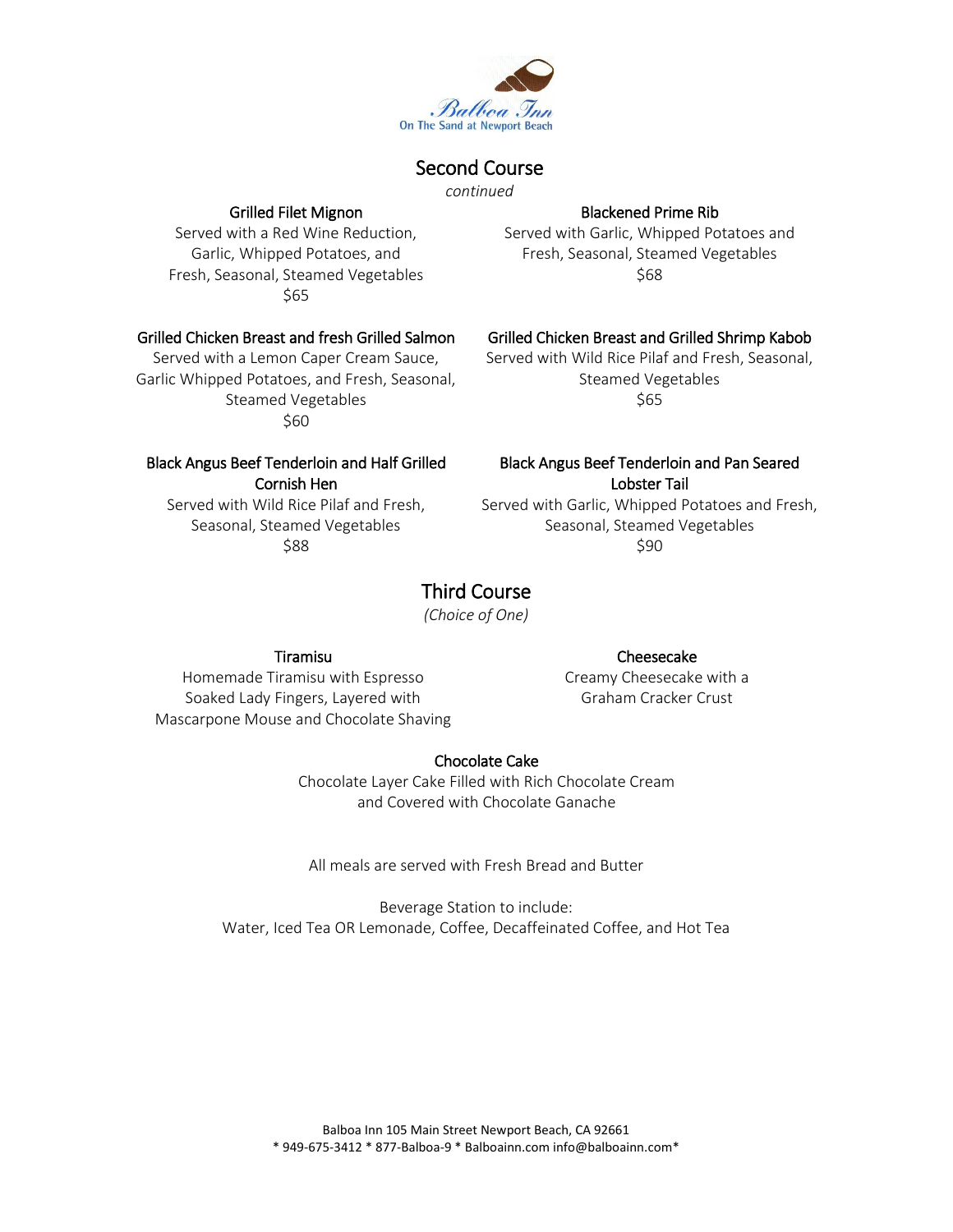

## **Buffets** *Priced Per Person*

# Pasta Buffet

Fresh Fruit Salad Choice of One Salad: Caesar Salad or Mixed Green Salad Choice of Two Pastas: *Spaghetti, Penne, Linguine, or Farfalle* Choice of Two Sauces: *Marinara, Meat, Pesto, or Alfredo* Spinach Lasagna Garlic Bread Condiments to include: Parmesan Cheese and Red Pepper Flakes Choice of One Dessert: Tiramisu, Cheesecake, or Chocolate Cake \$35

# Balboa Buffet

Fresh Fruit Salad Choice of One Salad: Caesar Salad or Mixed Green Salad Pesto Pasta Fresh, Seasonal, Sautéed Vegetables Fresh Seasonal Fish Choice of Chicken Parmigianino or Chicken Piccata Trio of Desserts including Cheesecake, Tiramisu, and Chocolate Cake \$45

# Siena Buffet

Fresh Fruit Salad Choice of One Salad: Caesar Salad or Mixed Green Salad Smoked Salmon Pasta Fresh, Seasonal, Sautéed Vegetables Chicken Florentine Prime Rib Grilled Salmon Trio of Desserts including Fresh Berry Grand Marnier, Tiramisu, and Cheesecake \$55

# Grand Buffet

Fresh Fruit Salad Choice of One Salad: Caesar Salad or Mixed Green Salad Smoked Salmon Pasta Fresh, Seasonal, Sautéed Vegetables Seafood Station Filet Mignon Lamb Trio of Desserts including Fresh Berry Grand Marnier, Tiramisu, and Cheesecake \$100

*All Buffets are served with Fresh Bread and Butter*

Beverage Station to include: Water, Iced Tea OR Lemonade, Coffee, Decaffeinated Coffee, and Hot Tea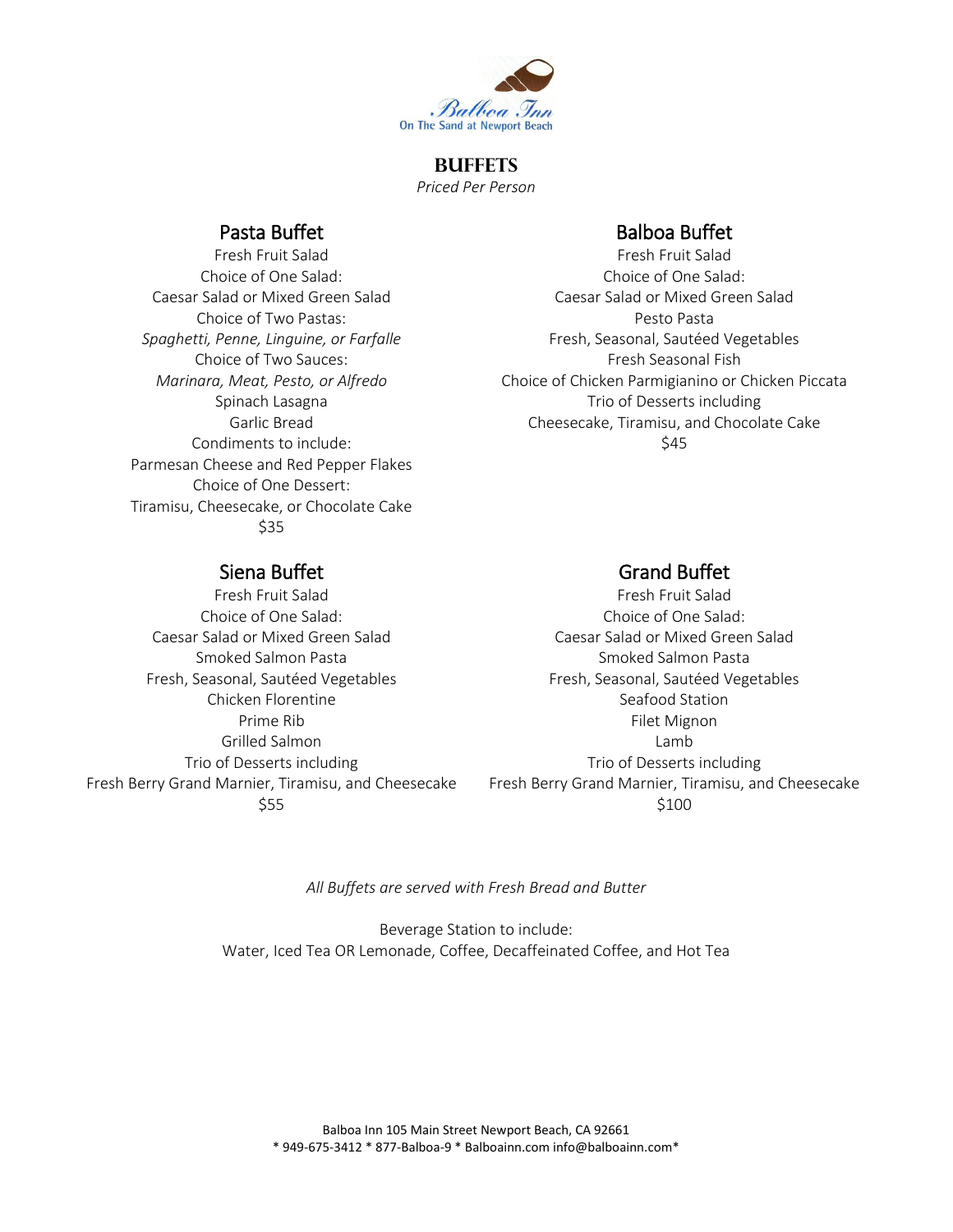

# **Bar Packages**

*Priced Per Person, Per Hour*

# Hosted Deluxe Bar

Unlimited Consumption

Deluxe Brand Liquors, House Wine, Imported and Domestic Beer, Assorted Soft Drinks

| One hour of Service    | S <sub>16</sub> |
|------------------------|-----------------|
| Two hours of Service   | \$26            |
| Three hours of Service | \$34            |
| Four hours of Service  | \$42            |

## Hosted Premium Bar

Unlimited Consumption

Siena Choice Brand Liquors, Premium Wine, Imported and Domestic Beer, Assorted Soft Drinks

| One hour of Service    | \$20 |
|------------------------|------|
| Two hours of Service   | \$32 |
| Three hours of Service | \$46 |
| Four hours of Service  | \$58 |

# Hosted Soft Bar

Unlimited Consumption

House Wine, Imported and Domestic Beer, Assorted Soft Drinks

| One hour of Service    | <b>S12</b> |
|------------------------|------------|
| Two hours of Service   | \$22       |
| Three hours of Service | \$30       |
| Four hours of Service  | \$38       |
|                        |            |

# Cash Bar Prices

| Per Drink                        |            |
|----------------------------------|------------|
| Premium Brand Liquors            | \$11       |
| Deluxe Brand Liquors             | \$9        |
| Premium Wine                     | \$9        |
| House Wine                       | \$8        |
| <b>Imported Beers</b>            | \$8        |
| Domestic Beers                   | <b>\$7</b> |
| Bottled Water/Soft Drinks/Juices | \$5        |

Tableside Wine Service available starting at \$26 per bottle. Ask the Catering Sales Manager for details.

*Bar Set Up Fee is \$200.00++, per bar One bartender is provided for every 75 guests at \$60.00++, per bartender, per hour.*

> Balboa Inn 105 Main Street Newport Beach, CA 92661 \* 949-675-3412 \* 877-Balboa-9 \* Balboainn.com info@balboainn.com\*